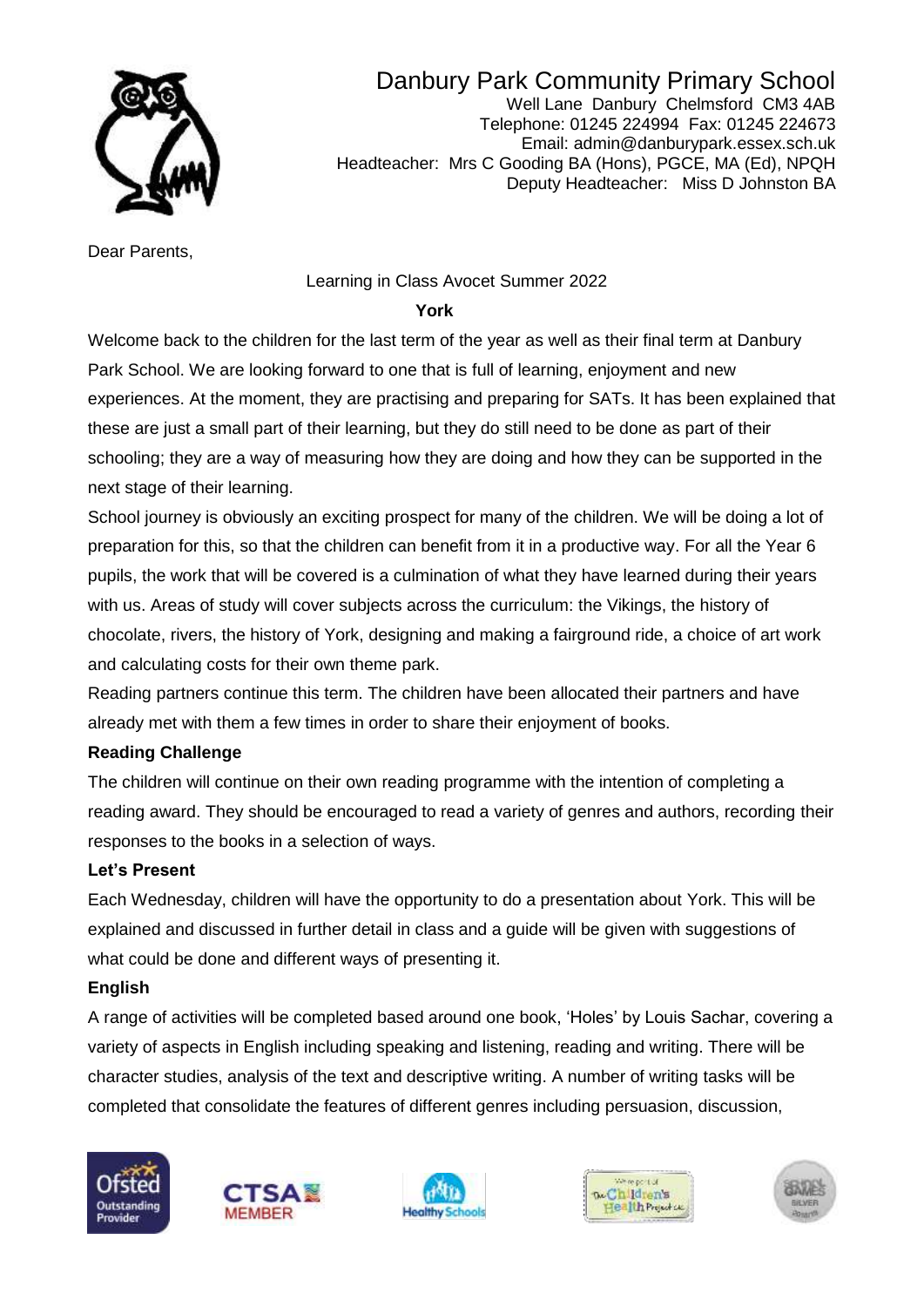reports and story. Vocabulary building will continue to be an important part of the learning in English as it plays such a crucial role in children's overall knowledge and understanding. Links will be made with other subjects: features of North America in geography, the history of North America and American civil rights in PSHE.

This will continue into the work about York as the children research and write about what they learn as well as doing presentations in preparation for the school journey. Their speaking and listening skills as well as their social skills when working collaboratively will also be honed as they prepare for their last class assembly when they will present what they have learned.

### **Maths**

We have completed all of the Year 6 curriculum for mathematics, and the children have worked hard practising and consolidating their understanding since returning for the summer. This will continue throughout the term, so they are fully prepared for the next stage of their educational journey. We will also be doing maths investigations to improve their problem solving and reasoning skills as well as some mathematical art.

### **Science**

Electricity: Investigate electric circuits building upon their previous knowledge. They will investigate different circuits recording their findings using recognised symbols.

Health education: learn about the development of puberty, conception and relationships.

### **Computing**

Information Technology: Collect, analyse, evaluate and present data and information. To understand computer networks including the internet and how these can provide multiple services such as the world wide web.

e-Safety: To be discerning in evaluating digital content

# **History**

The Gold Rush in North America History of Civil Rights in North America History of York History of chocolate

### **Geography**

Name and locate features of York: rivers, settlements, land use, hills.

Use fieldwork to observe and record the human and physical features in a local area.

# **Art and Design**

To create a collage by adding to a painted, printed or drawn background.

Use different techniques, colours and textures when designing and making pieces of work.

Use different threads and needles increasing the stitch and accuracy and style of stitch.

To develop an awareness of composition, scale and proportion in their paintings.